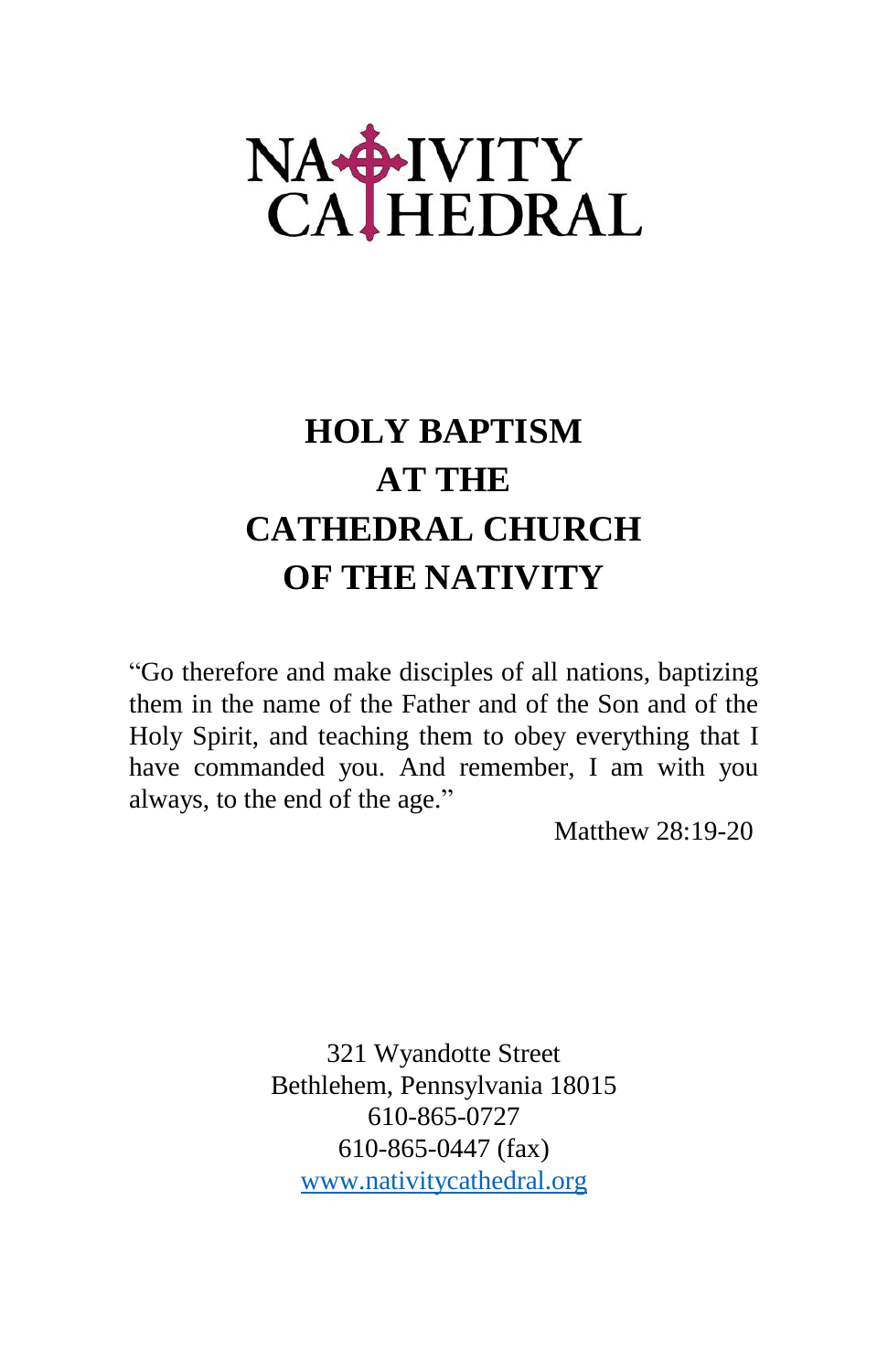revised May 25, 2022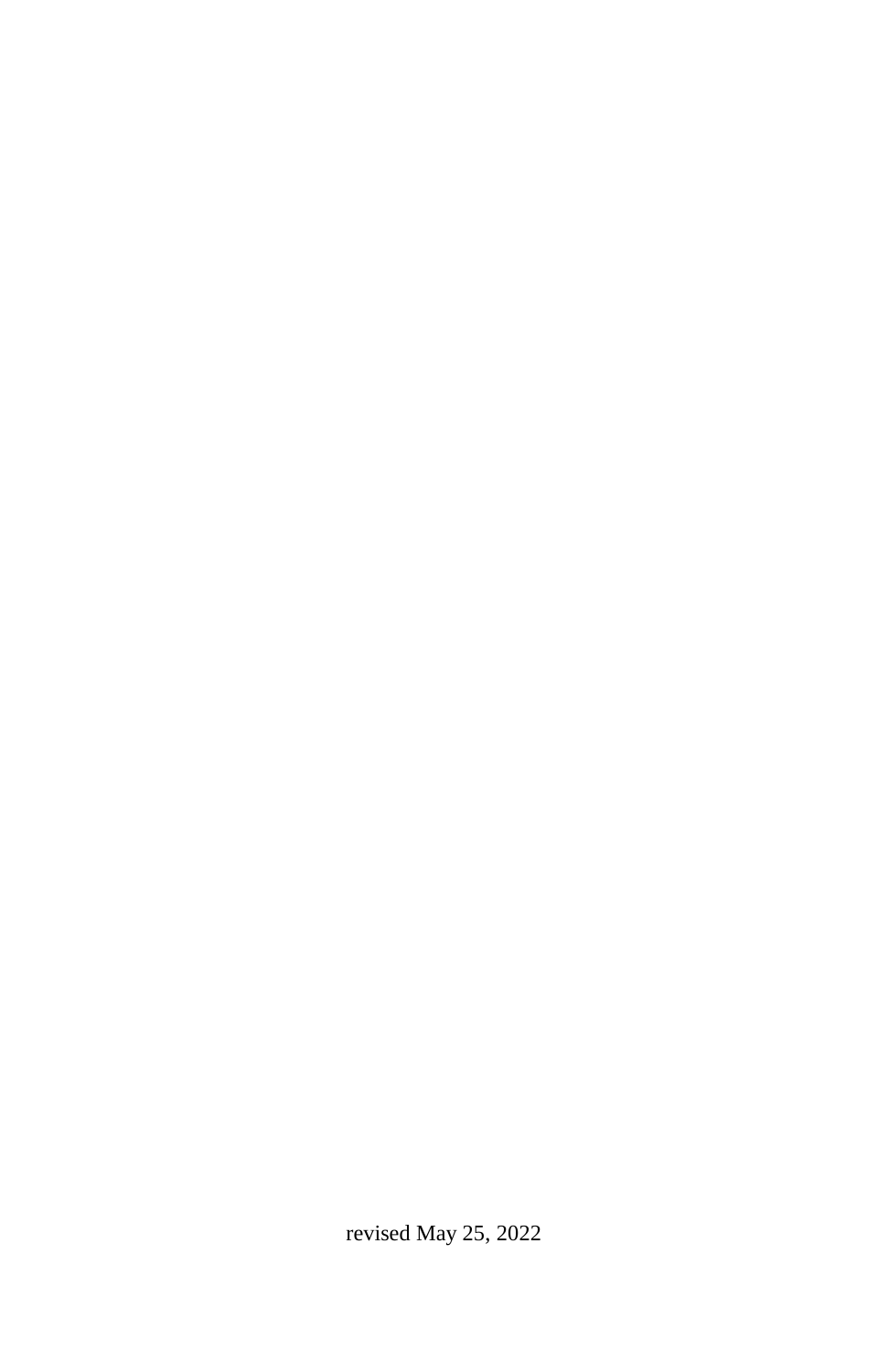

**Cathedral Church of the Nativity** 321 Wyandotte Street <sup>+</sup> Bethlehem PA 18015-1527 Phone: 610.865.0727 – Fax: 610.865.0447

Dear Friends in Christ,

Welcome to the Cathedral Church of the Nativity and thank you for your interest in Holy Baptism. In the Christian Church, Baptism is the sacred rite through which people are welcomed into the household of faith. We are all God's beloved and through Baptism we begin to understand that love.

In the Episcopal Church, we baptize people of all ages, in the name of the Holy Trinity; Father, Son and Holy Spirit. We welcome all who wish to pass through the waters of Baptism and share with us the mark of Christ. We offer instruction for adults who wish to be baptized, and for parents who wish their children to be baptized. Baptism is not about a day in church, but about a life in Christ, and it is expected that candidates intend to become active members of this parish.

The procedures and the requirements for Holy Baptism are presented on the following pages of this pamphlet. They are intended to enable us all to exercise with integrity the trust God has placed in us.

Faithfully,

Barry +

The Very Rev. Barry J. Harte Interim Dean and Rector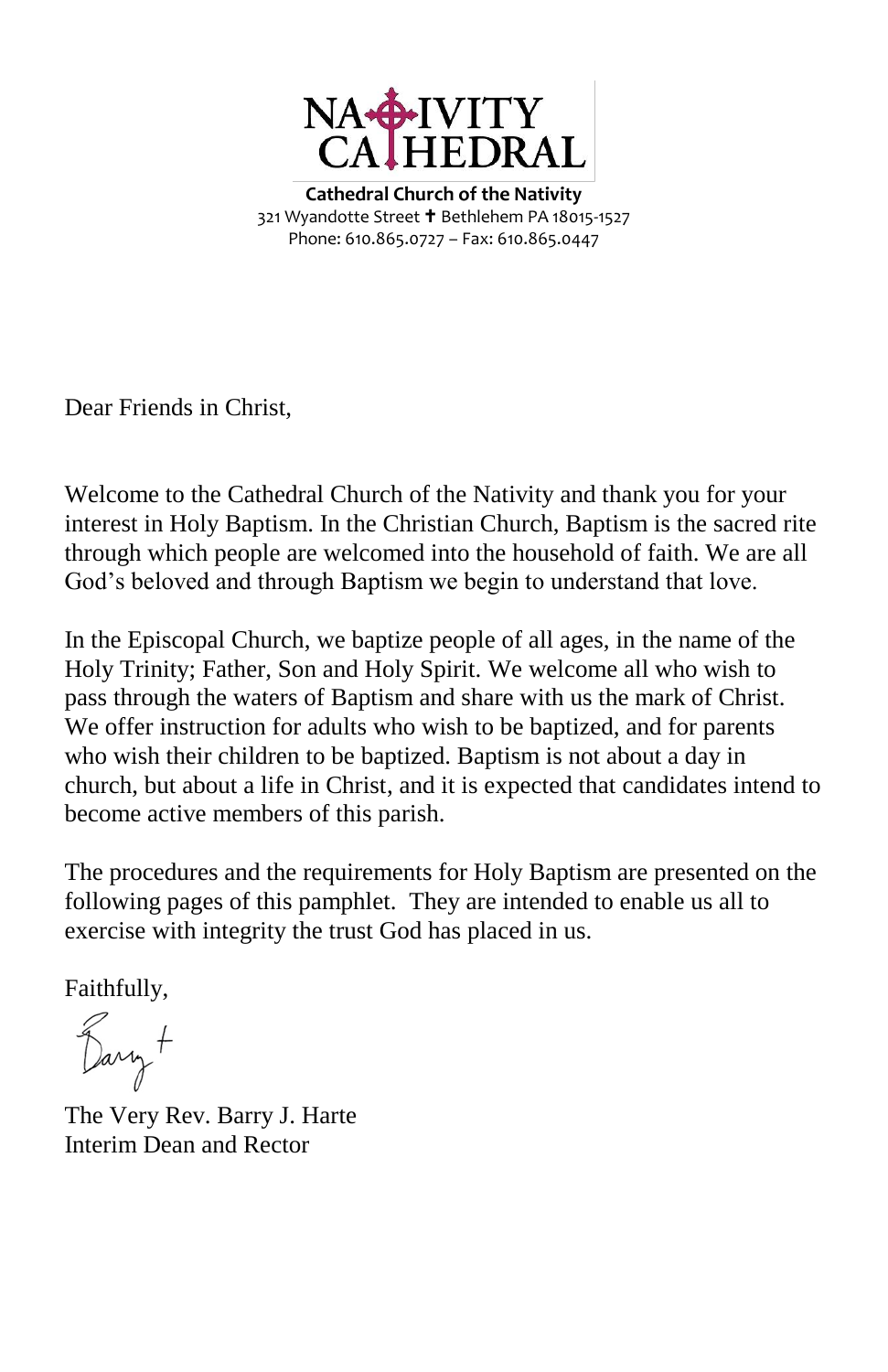## **BAPTISM AT THE CATHEDRAL**

**∙ Infants and Children**: In the case of infants and children, both parents, if available, should consent to baptism for their child. At least one of the parents must be baptized and regular in worship at the Cathedral.

**∙ Godparents**: Godparents for infants and children should be selected because of their love for the child, their demonstrated commitment to their own baptism, and their willingness to nurture the child in his/her journey as a child of God. Godparents must be baptized and regular in worship in a Christian Church.

**∙ Adults:** Adults wishing to be baptized should consult with the clergy about preparation before choosing a date. Sponsors for adults seeking baptism should be selected in consultation with the Canon for Christian Formation.

∙ **Classes:** Candidates for baptism are prepared under the direction of the Cathedral clergy and assigned lay mentors. When the candidate is an infant or young child, his/her parents and godparents must attend the Baptismal Classes. Classes are generally held Sunday mornings prior to the date of the baptism.

**∙ Dates:** The Sacrament of Holy Baptism is celebrated during the Eucharist service on the following dates:

| January 9, 2022    | The Baptism of our Lord, 10:30 a.m. (English),<br>$12:30$ p.m. (Spanish) |  |  |
|--------------------|--------------------------------------------------------------------------|--|--|
| February 27, 2022  | The Last Sunday after the Epiphany,                                      |  |  |
|                    | $10:30$ a.m. (English)                                                   |  |  |
| April 16, 2022     | The Great Vigil of Easter, 5:00 p.m. (bilingual)                         |  |  |
| June 12, 2022      | Trinity Sunday, 10:00 a.m. (English),                                    |  |  |
|                    | $12:30$ p.m. (Spanish)                                                   |  |  |
| September 11, 2022 | The 14 <sup>th</sup> Sunday after Pentecost, 10:30 a.m.                  |  |  |
|                    | (English), 12:30 p.m. (Spanish)                                          |  |  |
| October 2, 2022    | The $17th$ Sunday after Pentecost, 10:30 a.m.                            |  |  |
|                    | (English), 12:30 p.m. (Spanish)                                          |  |  |
| November 6, 2022   | All Saints, 13:30 a.m. (English), 12:30 p.m.                             |  |  |
|                    | (Spanish)                                                                |  |  |
| December 4, 2022   | The Second Sunday of Advent, 10:30 a.m.                                  |  |  |
|                    | (English), 12:30 p.m. (Spanish)                                          |  |  |

#### **Please plan around these stated Baptismal occasions.**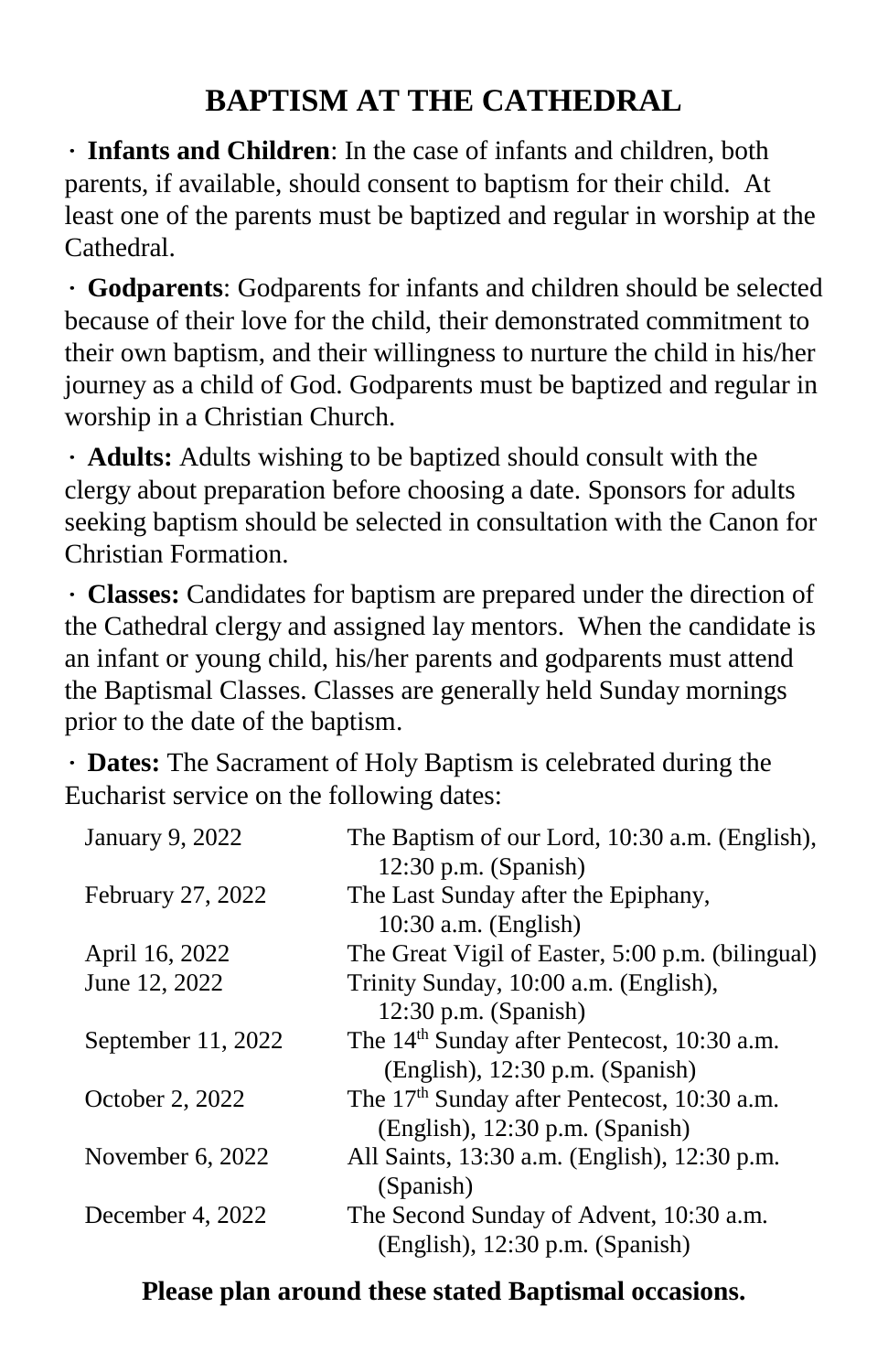## **APPLICATION FOR HOLY BAPTISM**

| 10/10:30 AM Service__________ or 12:30 PM Spanish Service__________ |  |                         |  |  |  |  |
|---------------------------------------------------------------------|--|-------------------------|--|--|--|--|
|                                                                     |  |                         |  |  |  |  |
|                                                                     |  |                         |  |  |  |  |
|                                                                     |  |                         |  |  |  |  |
|                                                                     |  |                         |  |  |  |  |
| If candidate is not an adult:                                       |  |                         |  |  |  |  |
| Parents' Full Names                                                 |  | Member of the Cathedral |  |  |  |  |
|                                                                     |  |                         |  |  |  |  |
|                                                                     |  |                         |  |  |  |  |
|                                                                     |  |                         |  |  |  |  |
| Telephone Number of Candidate or Parents:                           |  |                         |  |  |  |  |
|                                                                     |  |                         |  |  |  |  |
|                                                                     |  |                         |  |  |  |  |
| Sponsors/Godparents:                                                |  |                         |  |  |  |  |
|                                                                     |  | 1.                      |  |  |  |  |
|                                                                     |  |                         |  |  |  |  |
|                                                                     |  |                         |  |  |  |  |
|                                                                     |  |                         |  |  |  |  |
|                                                                     |  | $\frac{3}{2}$           |  |  |  |  |
|                                                                     |  |                         |  |  |  |  |
|                                                                     |  |                         |  |  |  |  |
| $\sim$ $\sim$ $\sim$ $\sim$ $\sim$ $\sim$                           |  |                         |  |  |  |  |

Date of Application \_\_\_\_\_\_\_\_\_\_\_\_\_\_\_\_\_\_\_\_\_\_\_\_\_\_\_\_\_\_\_\_\_\_\_\_\_\_\_\_\_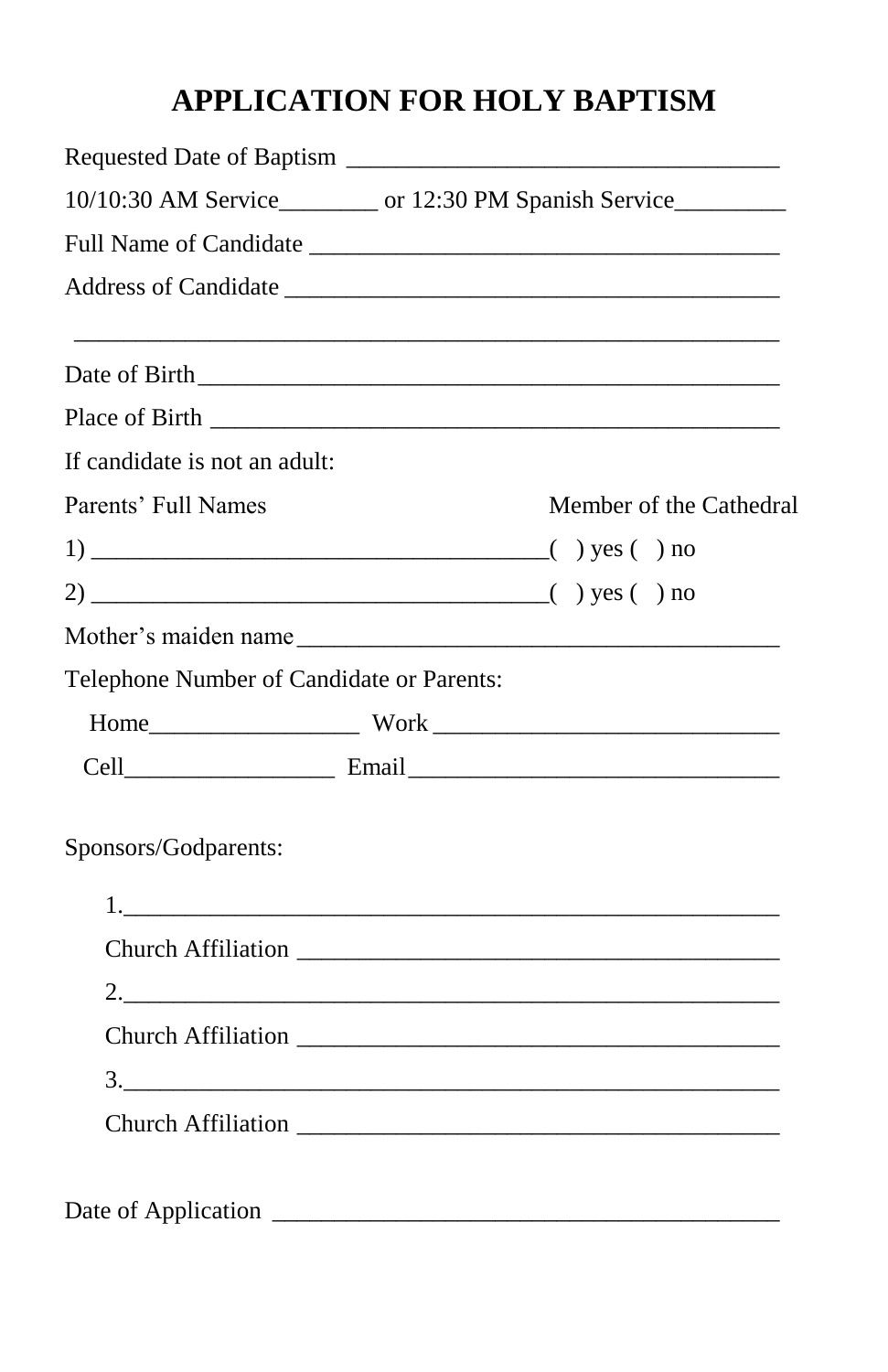Statement of Commitment to be completed upon application by the

Candidate or Parents:

I desire to be Baptized/We desire that our child be Baptized because

| Signed |  |  |  |
|--------|--|--|--|
|        |  |  |  |

Mail, email, or fax completed application form to the Cathedral Secretary at:

 $\overline{\phantom{a}}$  ,  $\overline{\phantom{a}}$  ,  $\overline{\phantom{a}}$  ,  $\overline{\phantom{a}}$  ,  $\overline{\phantom{a}}$  ,  $\overline{\phantom{a}}$  ,  $\overline{\phantom{a}}$  ,  $\overline{\phantom{a}}$  ,  $\overline{\phantom{a}}$  ,  $\overline{\phantom{a}}$  ,  $\overline{\phantom{a}}$  ,  $\overline{\phantom{a}}$  ,  $\overline{\phantom{a}}$  ,  $\overline{\phantom{a}}$  ,  $\overline{\phantom{a}}$  ,  $\overline{\phantom{a}}$ 

Cathedral Church of the Nativity 321 Wyandotte Street Bethlehem PA 18015 610-865-0447 fax pbankowski@nativitycathedral.org

For office use only:

Met with clergy  $(data)$ 

Attended Baptismal instruction (date) \_\_\_\_\_\_\_\_\_\_\_\_\_\_\_\_\_\_\_\_\_\_\_\_\_\_\_